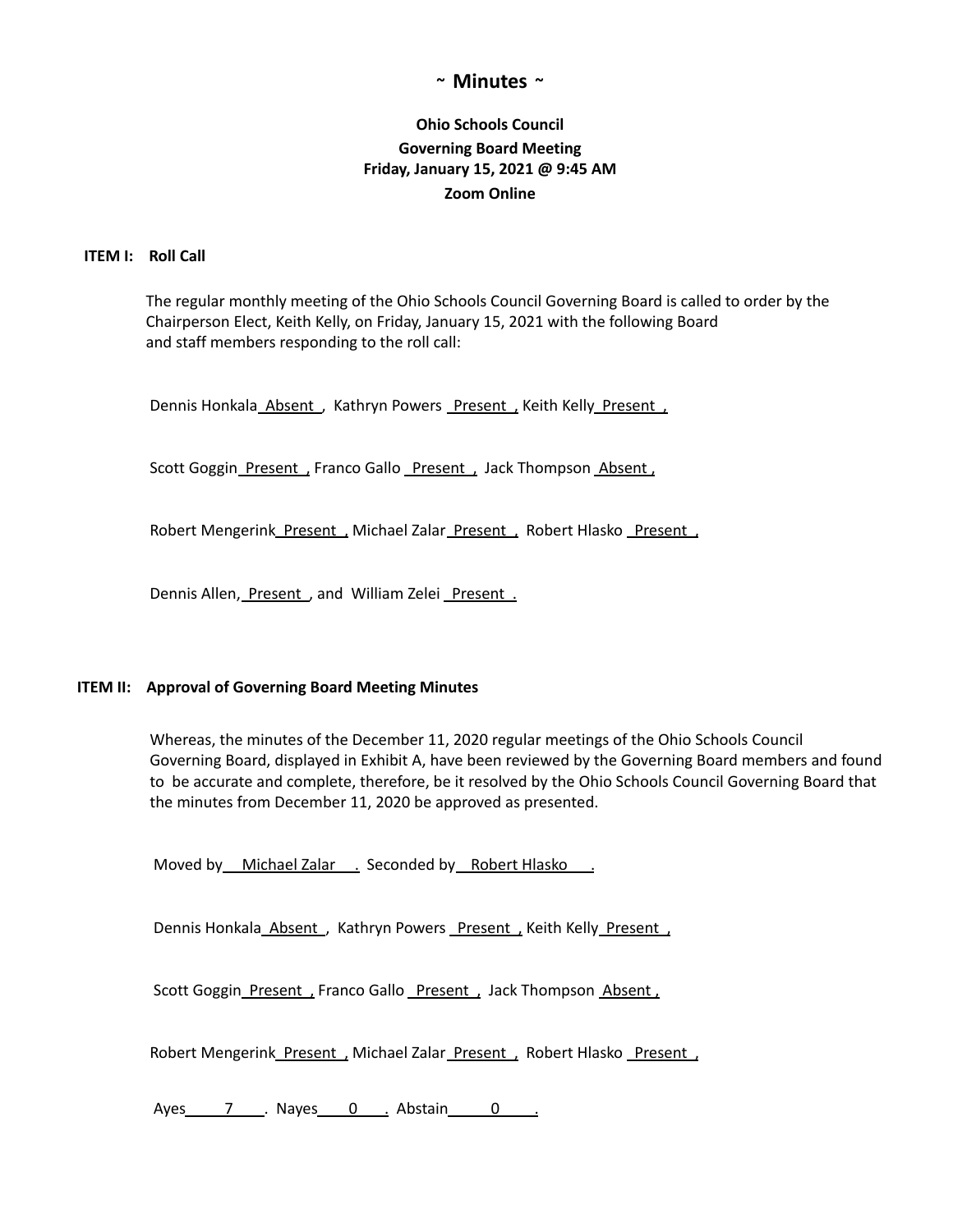#### **ITEM III: Approval of OSC Financial Report**

Whereas, the financial report for the month of December 2020, displayed in Exhibit B has been reviewed by the Governing Board members and found to be accurate and complete, therefore be it resolved by the Ohio Schools Council Governing Board that the report be approved as presented.

Moved by Robert Mengerink . Seconded by Michael Zalar .

Dennis Honkala Absent, Kathryn Powers Present, Keith Kelly Present,

Scott Goggin Present , Franco Gallo Present , Jack Thompson Absent ,

Robert Mengerink Present, Michael Zalar Present, Robert Hlasko Present,

Ayes 7 . Nayes 0 . Abstain 0 .

### **ITEM IV: Approval of Consent Agenda**

Whereas, the Executive Director recommends approval of the following items, therefore, be it resolved that the Ohio Schools Council Governing Board approves the items listed in the Consent Agenda.

- A) Approval of Yankel Audits for Northwood & Pymatuning Valley Local Schools. (Exhibit C, C1)
- B) Approval of New Preferred Partners, Apache Industrial Services, R-Zero and WORKS International Inc.. (Exhibit D, D1, D2)
- C) Adoption Resolution for AEPA Purchasing Program new contract year. (Exhibit E)

Moved by Franco Gallo . Seconded by Robert Hlasko.

Dennis Honkala Absent, Kathryn Powers Present, Keith Kelly Present,

Scott Goggin\_Present , Franco Gallo \_Present , Jack Thompson Absent ,

Robert Mengerink Present, Michael Zalar Present, Robert Hlasko Present,

Ayes 7 . Nayes 0 . Abstain 0 .